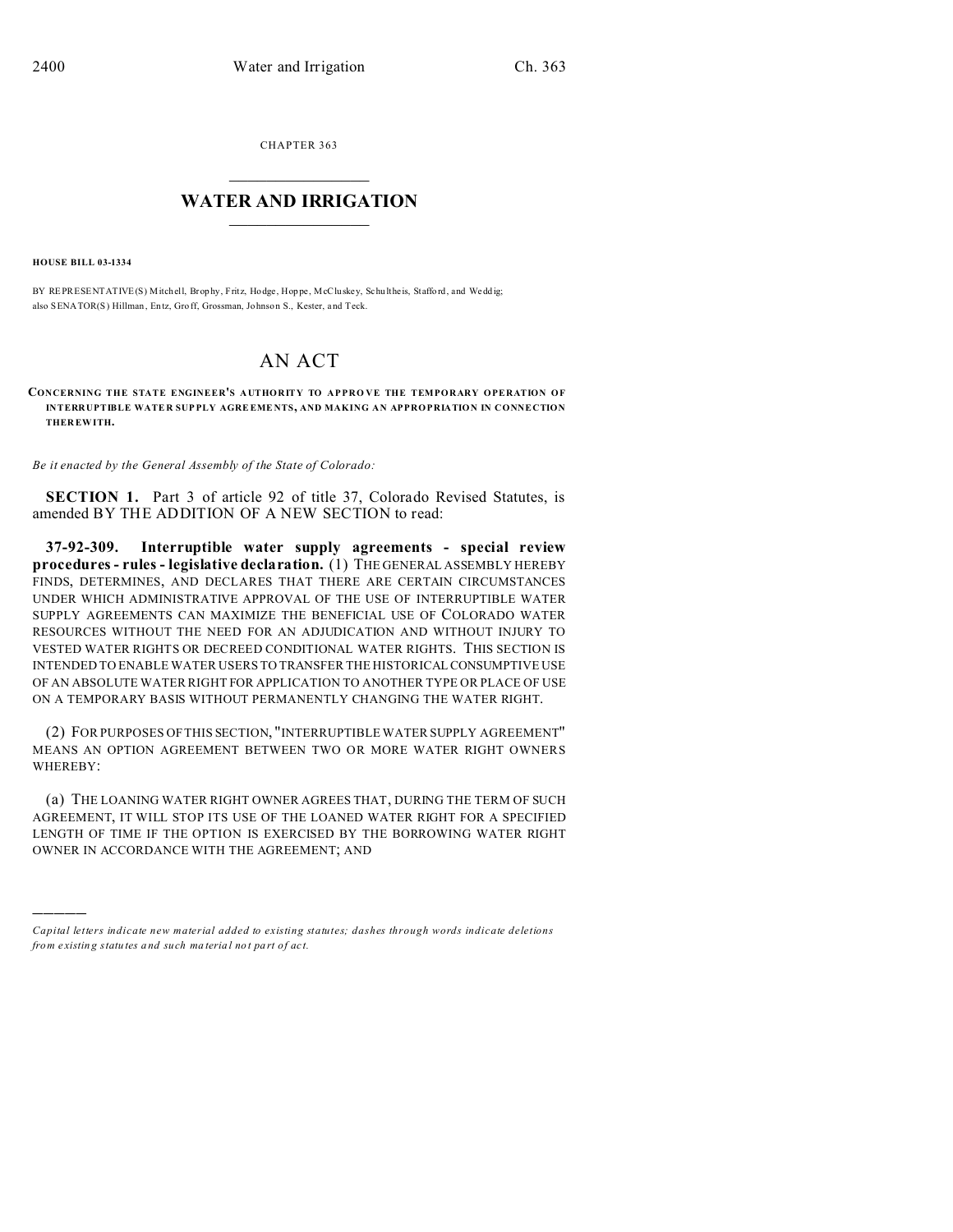(b) THE BORROWING WATERRIGHT OWNER MAY DIVERT THE LOANED WATER RIGHT FOR SUCH OWNER'S PURPOSES, SUBJECT TO THE PRIORITY SYSTEM AND SUBJECT TO TEMPORARY APPROVAL BY THE STATE ENGINEER IN ACCORDANCE WITH THIS SECTION.

(3) THE STATE ENGINEER IS AUTHORIZED TO APPROVE AND ADMINISTER INTERRUPTIBLE WATER SUPPLY AGREEMENTS THAT PERMIT A TEMPORARY CHANGE IN THE POINT OF DIVERSION, LOCATION OF USE, AND TYPE OF USE OF AN ABSOLUTE WATER RIGHT WITHOUT THE NEED FOR AN ADJUDICATION PURSUANT TO THIS ARTICLE, SUBJECT TO THE FOLLOWING:

(a) THE APPLICANT FOR APPROVAL OF AN INTERRUPTIBLE WATER SUPPLY AGREEMENT SHALL PROVIDE WRITTEN NOTICE OF THE APPLICATION BY FIRST-CLASS MAIL OR ELECTRONIC MAIL TO ALL PARTIES WHO HAVE SUBSCRIBED TO THE SUBSTITUTE WATER SUPPLY PLAN NOTIFICATION LIST, AS DESCRIBED IN SECTION 37-92-308 (6), FOR THE DIVISION OR DIVISIONS IN WHICH THE WATER RIGHT IS LOCATED AND IN WHICH IT WILL BE USED, AND PROOF OF SUCH NOTICE SHALL BE FILED WITH THE STATE ENGINEER. THE APPLICATION SHALL BE ACCOMPANIED BY A DETAILED WRITTEN REPORT, PREPARED BY A PROFESSIONAL ENGINEER OR OTHER PROFESSIONAL ACCEPTABLE TO THE STATE ENGINEER, THAT EVALUATES THE HISTORICAL CONSUMPTIVE USE, RETURN FLOWS, AND THE POTENTIAL FOR MATERIAL INJURY TO OTHER WATER RIGHTS RELATING TO THE INTERRUPTIBLE WATER SUPPLY AGREEMENT AND THAT PROPOSES CONDITIONS TO PREVENT SUCH INJURY. THE STATE ENGINEER SHALL GIVE THE OWNERS OF WATER RIGHTS THIRTY DAYS AFTER THE DATE OF MAILING OF SUCH NOTICE TO FILE COMMENTS ON THE OPERATION OF THE INTERRUPTIBLE WATER SUPPLY AGREEMENT. SUCH COMMENTS SHALL INCLUDE ANY CLAIM OF INJURY OR ANY TERMS AND CONDITIONS THAT SHOULD BE IMPOSED UPON THE AGREEMENT SO THAT IT WILL NOT CAUSE INJURY TO A PARTY'S WATER RIGHTS OR DECREED CONDITIONAL WATER RIGHTS, IF SUCH CONDITIONAL RIGHTS WILL BE EXERCISED DURING OPERATION OF THE INTERRUPTIBLE WATER SUPPLY AGREEMENT, AND ANY OTHER INFORMATION THE PARTY WISHES THE STATE ENGINEER TO CONSIDER IN REVIEWING THE APPLICATION.

(b) THE STATE ENGINEER, AFTER CONSIDERATION OF THE COMMENTS FROM ANY PARTY SUBMITTING COMMENTS, SHALL MAKE A DETERMINATION OF THE OPERATION AND ADMINISTRATION OF THE INTERRUPTIBLE WATER SUPPLY AGREEMENT TO ASSURE THAT SUCH OPERATION AND ADMINISTRATION WILL EFFECT ONLY A TEMPORARY CHANGE IN THE HISTORICAL CONSUMPTIVE USE OF THE WATER RIGHT IN A MANNER THAT WILL NOT CAUSE INJURY TO OTHER WATER RIGHTS AND DECREED CONDITIONAL WATER RIGHTS, IF SUCH CONDITIONAL RIGHTS WILL BE EXERCISED DURING OPERATION OF THE INTERRUPTIBLE WATER SUPPLY AGREEMENT, AND WILL NOT IMPAIR COMPLIANCE WITH ANY INTERSTATE COMPACT. THE INTERRUPTIBLE WATER SUPPLY AGREEMENT SHALL INCLUDE, BUT SHALL NOT BE LIMITED TO, A QUANTIFICATION OF THE HISTORICAL CONSUMPTIVE USE OF THE WATER RIGHT, AN ACCURATE DESCRIPTION OF THE LAND WHERE THE WATER IS DECREED FOR USE, AND, IF THE LOANED WATER RIGHT IS BEING USED FOR IRRIGATION, A PLAN TO PREVENT EROSION AND BLOWING SOILS AND A DESCRIPTION OF COMPLIANCE WITH LOCAL COUNTY NOXIOUS WEED REGULATIONS AND OTHER LAND USE PROVISIONS. THE STATE ENGINEER SHALL IMPOSE SUCH TERMS AND CONDITIONS AS ARE NECESSARY TO ENSURE THAT THESE STANDARDS ARE MET. IN MAKING THE DETERMINATIONS SPECIFIED IN THIS PARAGRAPH (b), THE STATE ENGINEER SHALL NOT BE REQUIRED TO HOLD ANYFORMAL HEARING OR CONDUCT ANY OTHER FORMAL PROCEEDINGS, BUT MAY CONDUCT A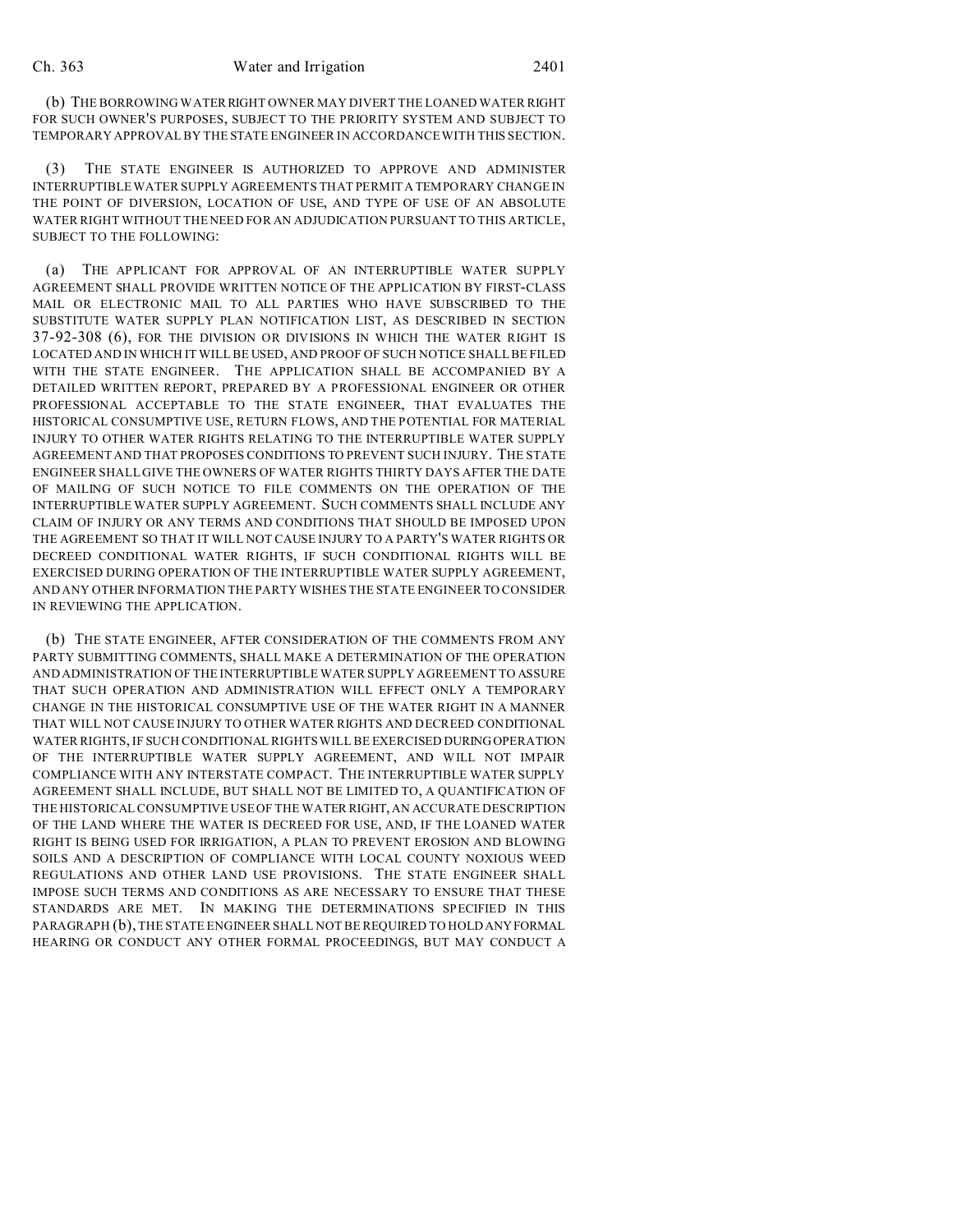HEARING OR FORMAL PROCEEDING IF THE STATE ENGINEER FINDS IT NECESSARY TO ADDRESS THE ISSUES.

(c) AN INTERRUPTIBLE WATER SUPPLY AGREEMENT APPROVED PURSUANT TO THIS SECTION SHALL BE OPERATED ONLY:

(I) DURING THE CALENDAR YEAR IN WHICH A DROUGHT OR OTHER EMERGENCY DECLARED BY THE GOVERNOR PURSUANT TO SECTION 24-32-2104, C.R.S., IN THE COUNTY OF ORIGIN OR USE; AND

(II) DURING THE FIRST FULL CALENDAR YEAR AFTER THE CALENDAR YEAR DURING WHICH THE EMERGENCY DECLARED PURSUANT TO SUBPARAGRAPH (I) OF THIS PARAGRAPH (c) TERMINATES.

(d) THE APPLICANT SHALL GIVE NOTICE BY MARCH 1 OF ANY YEAR THAT THE OPTION IS TO BE EXERCISED TO ALL PARTIES WHO FILED COMMENTS WITH THE STATE ENGINEER PURSUANT TO THIS SECTION, UNLESS EARLIER REQUIRED IN THE AGREEMENT; EXCEPT THAT THE OPTION MAY BE EXERCISED AT ANY TIME DURING 2003.

(4) WHEN THE STATE ENGINEER APPROVES OR DENIES AN INTERRUPTIBLE WATER SUPPLY AGREEMENT, THE STATE ENGINEER SHALL SERVE A COPY OF THE DECISION UPON ALL PARTIES TO THE APPLICATION BY FIRST-CLASS MAIL OR, IF SUCH PARTIES HAVE SO ELECTED, BY ELECTRONIC MAIL. NEITHER THE APPROVAL NOR THE DENIAL OF THE AGREEMENT BY THE STATE ENGINEER SHALL CREATE ANY PRESUMPTIONS, SHIFT THE BURDEN OF PROOF, OR SERVE AS A DEFENSE IN ANY LEGAL ACTION THAT MAY BE INITIATED CONCERNING THE INTERRUPTIBLE WATER SUPPLY AGREEMENT. ANY APPEAL OF A DECISION MADE BY THE STATE ENGINEER CONCERNING THE OPERATION OF AN INTERRUPTIBLE WATER SUPPLY AGREEMENT PURSUANT TO THIS SECTION SHALL BE EXPEDITED, SHALL BE LIMITED TO THE ISSUE OF INJURY, AND SHALL BE MADE WITHIN THIRTY DAYS TO THE WATER JUDGE IN THE APPLICABLE WATER DIVISION. ALL PARTIES TO THE APPEAL SHALL PAY TO THE WATER CLERK A FEE TO COVER THE DIRECT COSTS ASSOCIATED WITH THE EXPEDITED APPEAL. THE WATER JUDGE SHALL HEAR AND DETERMINE SUCH APPEAL USING THE PROCEDURES AND STANDARDS SET FORTH IN SECTIONS 37-92-304 AND 37-92-305 FOR DETERMINATION OF MATTERS REREFERRED TO THE WATER JUDGE BY THE REFEREE; EXCEPT THAT THE WATER JUDGE SHALL NOT DEEM ANY FAILURE TO APPEAL ALL OR ANY PART OF THE DECISION OF THE STATE ENGINEER OR FAILURE TO STATE ANY GROUNDS FOR APPEAL TO PRECLUDE ANY PARTY FROM RAISING ANY CLAIMS OF INJURY IN A FUTURE PROCEEDING BEFORE THE WATER JUDGE. THE PROPONENT OF THE INTERRUPTIBLE WATER SUPPLY AGREEMENT SHALL BE DEEMED TO BE THE APPLICANT FOR PURPOSES OF APPLICATION OF SUCH PROCEDURES AND STANDARDS. MONEYS FROM SUCH FEE SHALL BE TRANSMITTED TO THE STATE TREASURER AND DEPOSITED IN THE WATER ADJUDICATION CASH FUND, WHICH FUND IS HEREBY CREATED IN THESTATETREASURY. THE GENERAL ASSEMBLY SHALL APPROPRIATE MONEYS IN THE FUND FOR THE JUDICIAL DEPARTMENT'S EXPEDITED ADJUDICATIONS PURSUANT TO THIS SECTION.

(5) APPLICANTS FOR APPROVAL OF AN INTERRUPTIBLE WATER SUPPLY AGREEMENT PURSUANT TO THIS SECTION SHALL PAY A FEE ESTABLISHED BY THE STATE ENGINEER PURSUANT TO RULES PROMULGATED BY THE STATE ENGINEER. THE FEES SHALL BE USED BY THE STATE ENGINEER FOR THE PUBLISHING AND ADMINISTRATIVE COSTS FOR